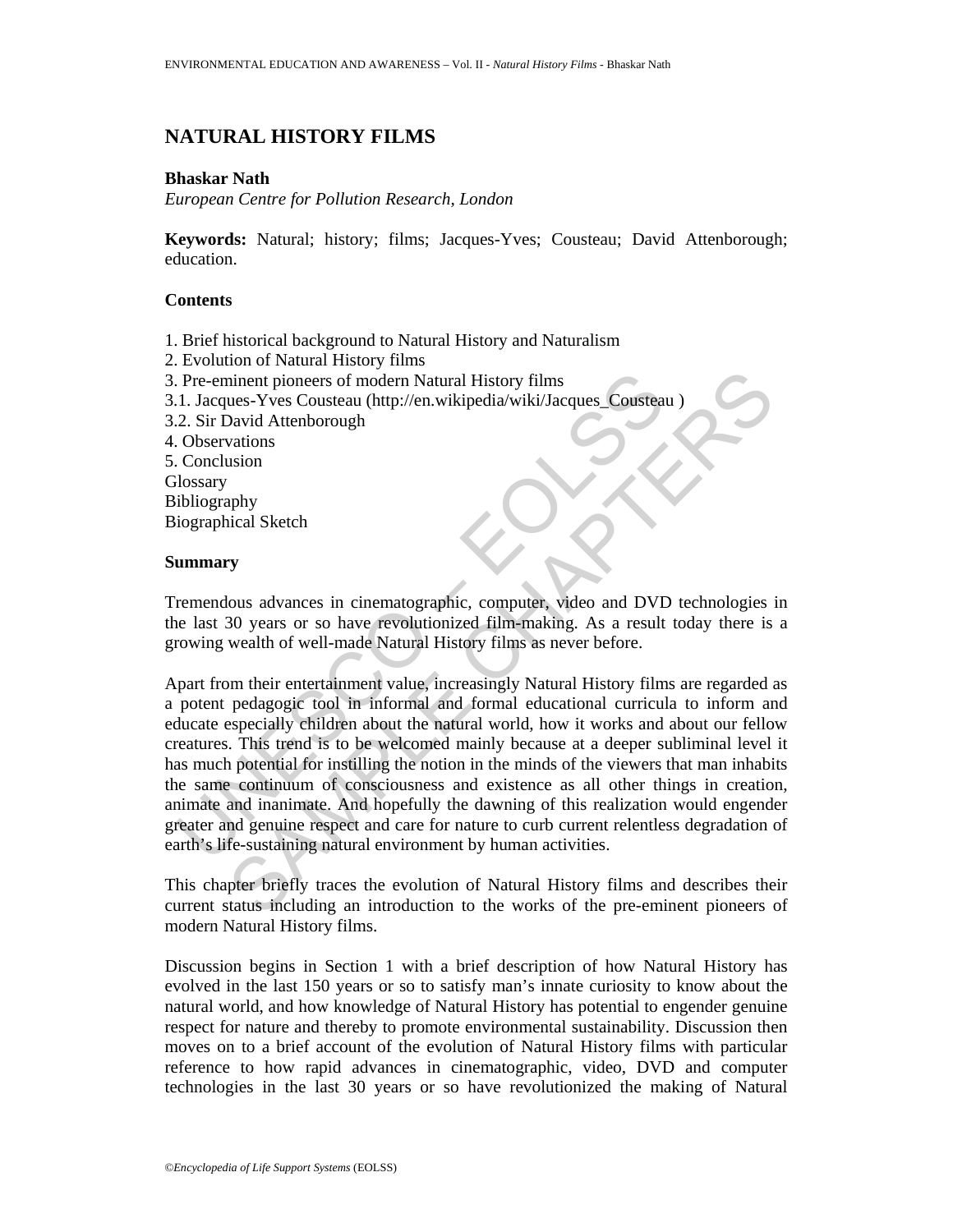History films. The pre-eminent pioneers of that revolution, Jacques-Yves Cousteau and Sir David Attenborough and their films are briefly described in Section 3.

Considering the growing obsession of today's children (and adults too) with computer and video games, clearly the challenge for educators and film-makers is to seeks innovative ways in which Natural History films could be made more attractive, especially to children, so that their potential as a pedagogic tool could be realized in good measure. This issue is briefly discussed in Section 4.

### **1. Brief Historical Background to Natural History and Naturalism**

In the Oxford English Dictionary the meaning of Natural History is given as "the study of animals or plants, especially as set forth for popular use", and "an aggregate of the facts concerning the flora and fauna etc. of a particular place or class". In popular perception Natural History refers to the study of both animate and inanimate things in creation, while in scientific terminology it is used as a generic term covering a number of academic disciplines such as biology (botany and zoology), ecology, geology and paleontology including certain related aspects of chemistry, physics and meteorology. A person interested in or concerned with one or more of these disciplines is called a "naturalist".

f animals or plants, especially as set forth for popular use", and "an<br>tets concerning the flora and fauna etc. of a particular place or cl<br>ereception Natural History refers to the study of both animate and ina<br>reaction, w Is or plants, especially as set forth for popular use", and "an aggregate of the moral of the flora and fauna etc. of a particular place or class". In popular listory refers to the study of both animate and namimate things Historically, Natural History evolved from man's innate curiosity to know about the world around him and to make sense of it. At its most basic, in both humans and animals of lower species curiosity acts as an essential element of their survival strategy which helps them to acquire knowledge of what can be eaten safely, what can be safely utilized for creature comfort, what is or can be dangerous or predatory and is to be avoided, and so on. At higher levels it has been driving the Humankind to find out how and why things work in the way they do, to abstract thoughts such as the nature of the Divine, to explore things beyond this world such as the extent and composition of the Universe and the nature of the Cosmos, and so on.

 Modern Natural History may be said to have begun in the Nineteenth Century with Charles Darwin (1809-1882) and other naturalists of the time such as Sir Charles Lyell (1797-1875), Edward Newman (1801-1876), Thomas Lister (1810-1888) and Charles Kingsley (1819-1875) to name but a few. Interestingly, most of them were amateur naturalists, driven by their passion and curiosity and not by professional duty or obligation. As there was no rigid disciplinary compartmentalization at that time, scientific inquiry was more holistic than it subsequently became, and naturalists of the time possessed, and were receptive to, knowledge on a wide front. Typically, although Charles Darwin had originally trained as a medical student intending to become a clergyman, he also had consuming interest in many different aspects of Natural History such as biology, paleontology, geology and evolution. The focus of studies in Natural History had been how living things had evolved over geological time and, at the philosophical level, concerned with questions such as: is man the ultimate product of the natural evolutionary process in the Darwinian sense? As any affirmation of the latter collided with the prevailing strongly-held Judaeo-Christian belief that man, created by God in His own image, possessed divine attributes that other sentient beings in creation did not and was therefore supreme and separate from the rest of creation, many in the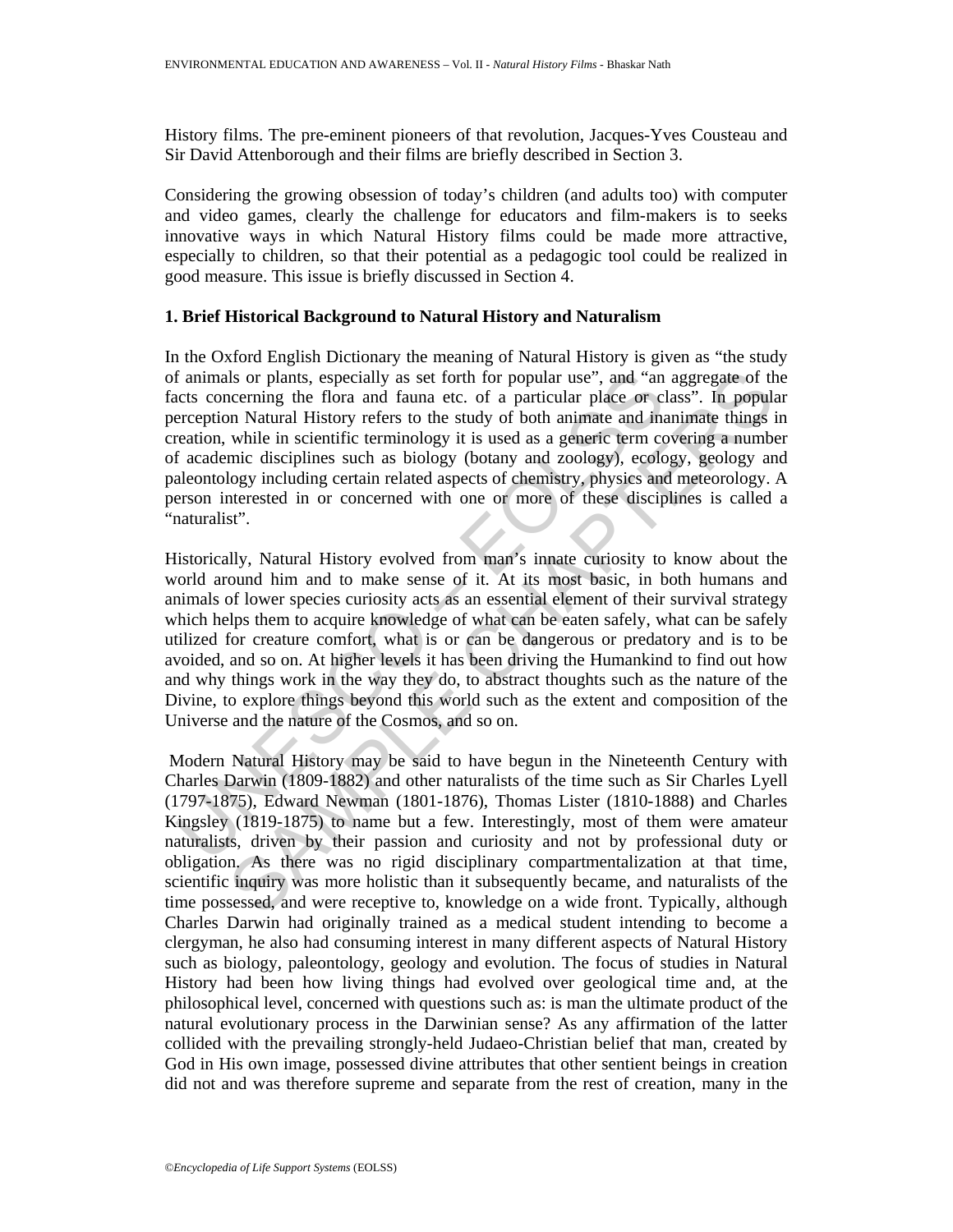established churches and even in the scientific community and elsewhere were disdainful of and even hostile to the Darwinian concepts of "natural selection" and "survival of the fittest" (Beer, 1996).

Following the industrial revolution, which began in the 1860s, the focus of scientific inquiry shifted significantly to exploring ways in which to apply natural forces and resources for improving people's quality of life. Even so, Natural History and naturalism maintained their momentum. Interestingly, some of the scientific developments of the first half of the Twentieth Century, in astronomy, genetics, molecular biology, quantum physics and cosmology in particular, facilitated a better understanding of the quintessence of all living organisms and their mutual interactions and, perhaps more importantly, of man's place in creation and in the cosmos. The concept of the "universal consciousness" in quantum physics, to which the individual consciousnesses of all animate and inanimate things are linked (Rae, 1993), merits particular mention in this context.

"*Vedanta teaches that consciousness is singular, all happenings are played out in one universal consciousness and there is no multiplicity of selves*".

Erwin Schrödinger (1964, chapter 5)

oncept of the "universal consciousness" in quantum physics, to which<br>consciousnesses of all animate and inanimate things are linked (Ramoriticular mention in this context.<br>All animate and inanimate things are linked (Ramor of the "universal consciousness" in quantum physics, to which the individual<br>senses of all naimate and inamimate things are linked (Rac, 1993), merican<br>senses of all naimate and inamimate things are linked (Rac, 1993), mer The purport of the above, together with the concept of the universal consciousness, leads to the conclusion that it is the same consciousness that pervades the Universe and manifests in all things in creation, animate and inanimate. Therefore, as man inhabits the same continuum of consciousness and existence as everything else in creation, he cannot be separate from the rest of creation; and multiplicity of selves in the material world is only a human perception of reality and/or an illusion. An understanding of this oneness with nature and creation at large is essential to engendering *genuine* care, concern and respect for nature, without which it is hard to see how meaningful global environmental sustainability could ever be achieved to secure Humankind's long-term future on the Planet (Nath, 2003; Sections 1.3 and 3 of *Curricula Development For Undergraduate University Students*).

 In recent times Natural History and naturalism is increasingly seen in the wider context of environmental protection and sustainable development, especially since the 1972 Stockholm Conference on the Human Environment which placed these and related issues firmly on the international agenda.

- -

-

TO ACCESS ALL THE **9 PAGES** OF THIS CHAPTER, Visit[: http://www.eolss.net/Eolss-sampleAllChapter.aspx](https://www.eolss.net/ebooklib/sc_cart.aspx?File=E4-16-04-01)